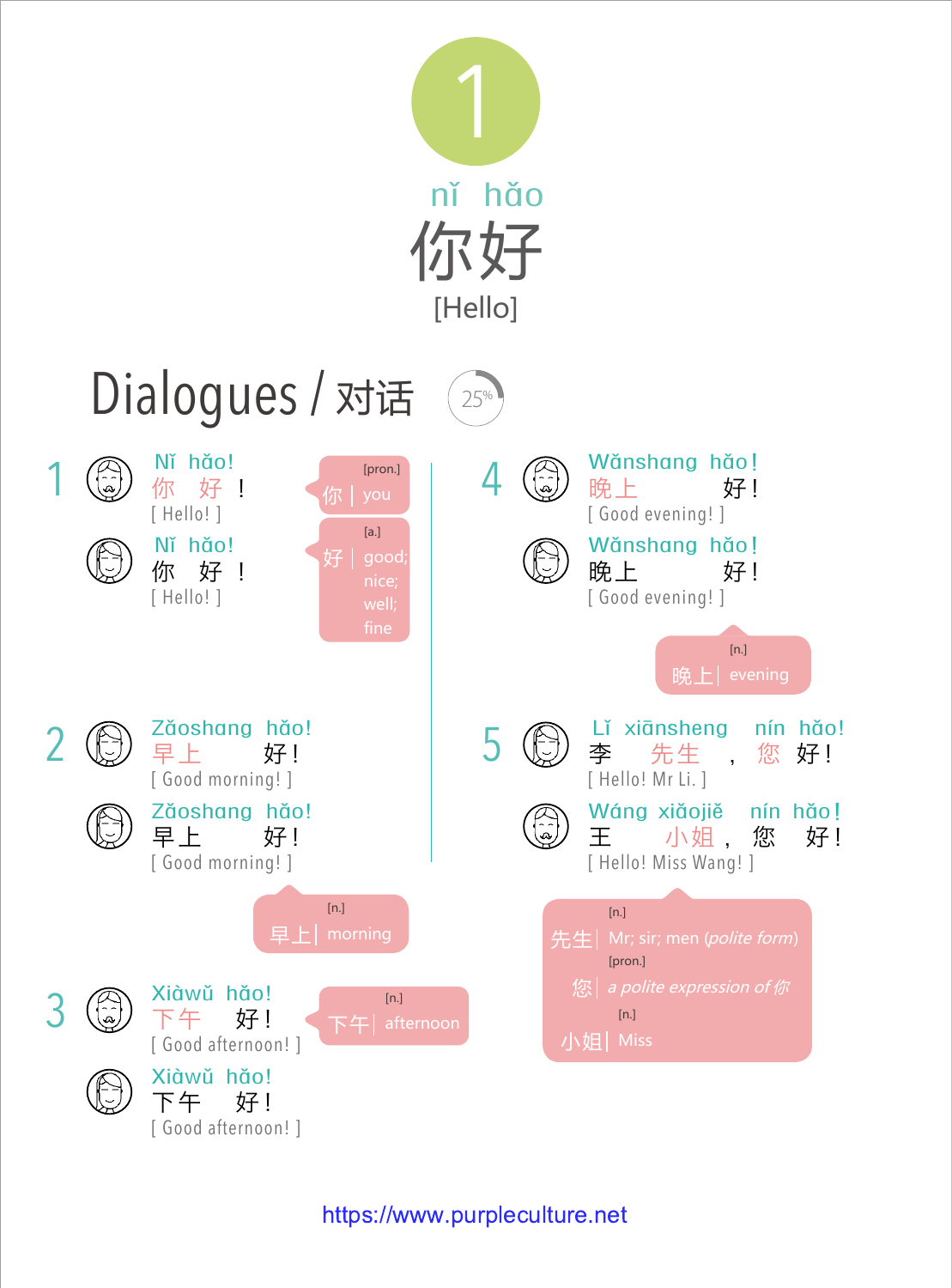$(2)$   $(3)$   $(4)$   $(5)$   $(6)$   $(7)$   $(8)$   $(9)$   $(10)$   $(11)$   $(12)$   $(13)$   $(14)$   $(15)$   $(16)$   $(17)$   $(18)$   $(19)$   $(20)$ 



## Words and phrases / 词语



/ [suffix.] used to form a plural number when add to a personal pronoun or a noun

们

[https://www.purpleculture.net](http://www.purpleculture.net)